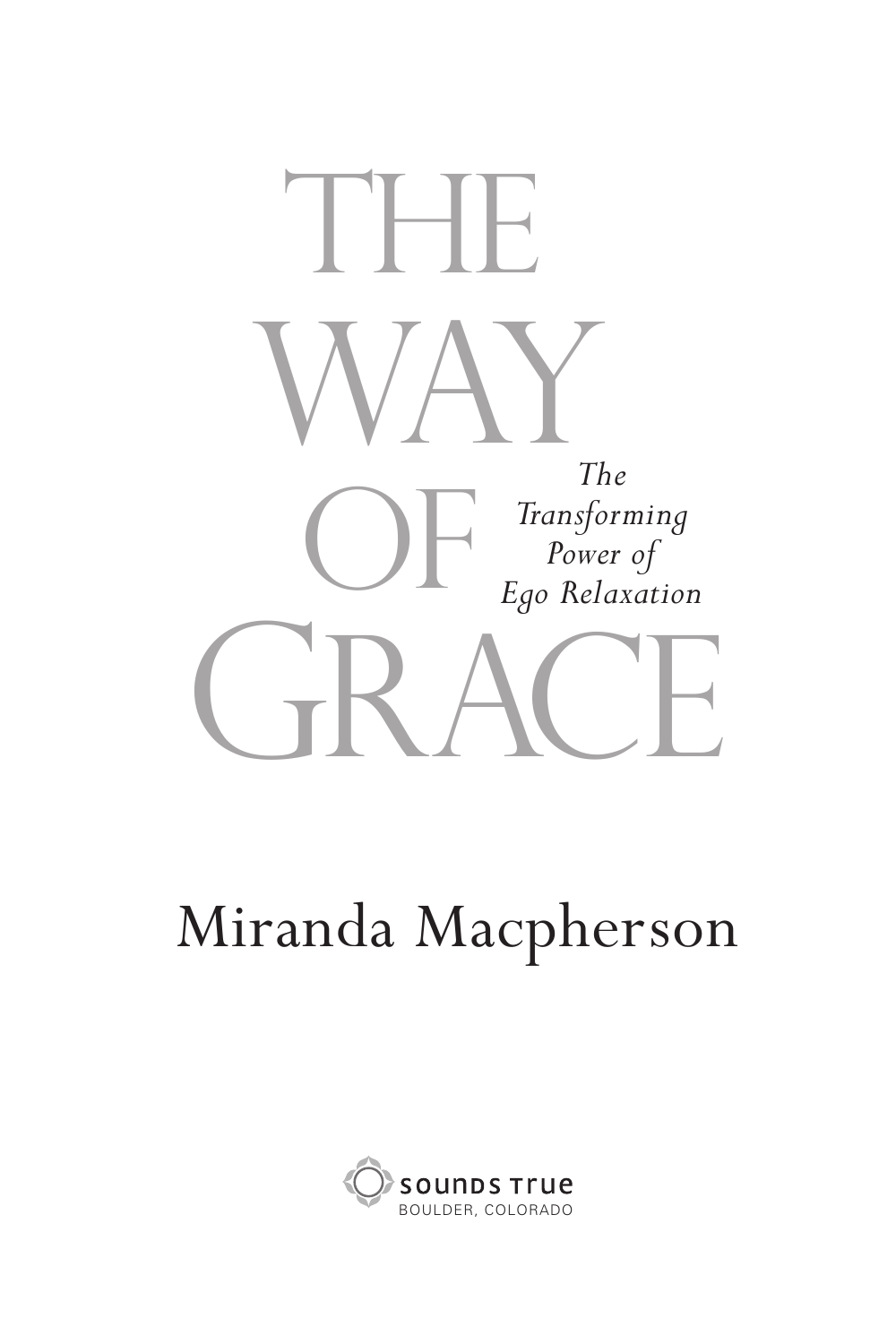# CONTENTS

Foreword by Russ Hudson . . . ix

Introduction . . . 1

#### **PART I Relaxing into the Ground of Grace** . . . 9

- Surrender: The Practice of Ego Relaxation . . . 11
- There Is Nothing to Fear . . . 19
- Melting the Grip of Control . . . 29
- Dropping the Knife of Judgment . . . 41

#### **PART II Receiving the Blessings of Grace** . . . 53

- Cultivating Trust . . . 55
- Humility: Bowing to the Mystery . . . 67
- Patience: The Gentle Effort . . . 79
- Entering the Joy of Being . . . 91

#### **PART III The Transforming Power of Grace** . . . 103

- Forgiveness: Transforming Heartbreak . . . 105
- Compassion: Loving Your Suffering . . . 117
- Unwinding Your Core Ego Identity . . . 129
- Resting in Boundless True Nature . . . 143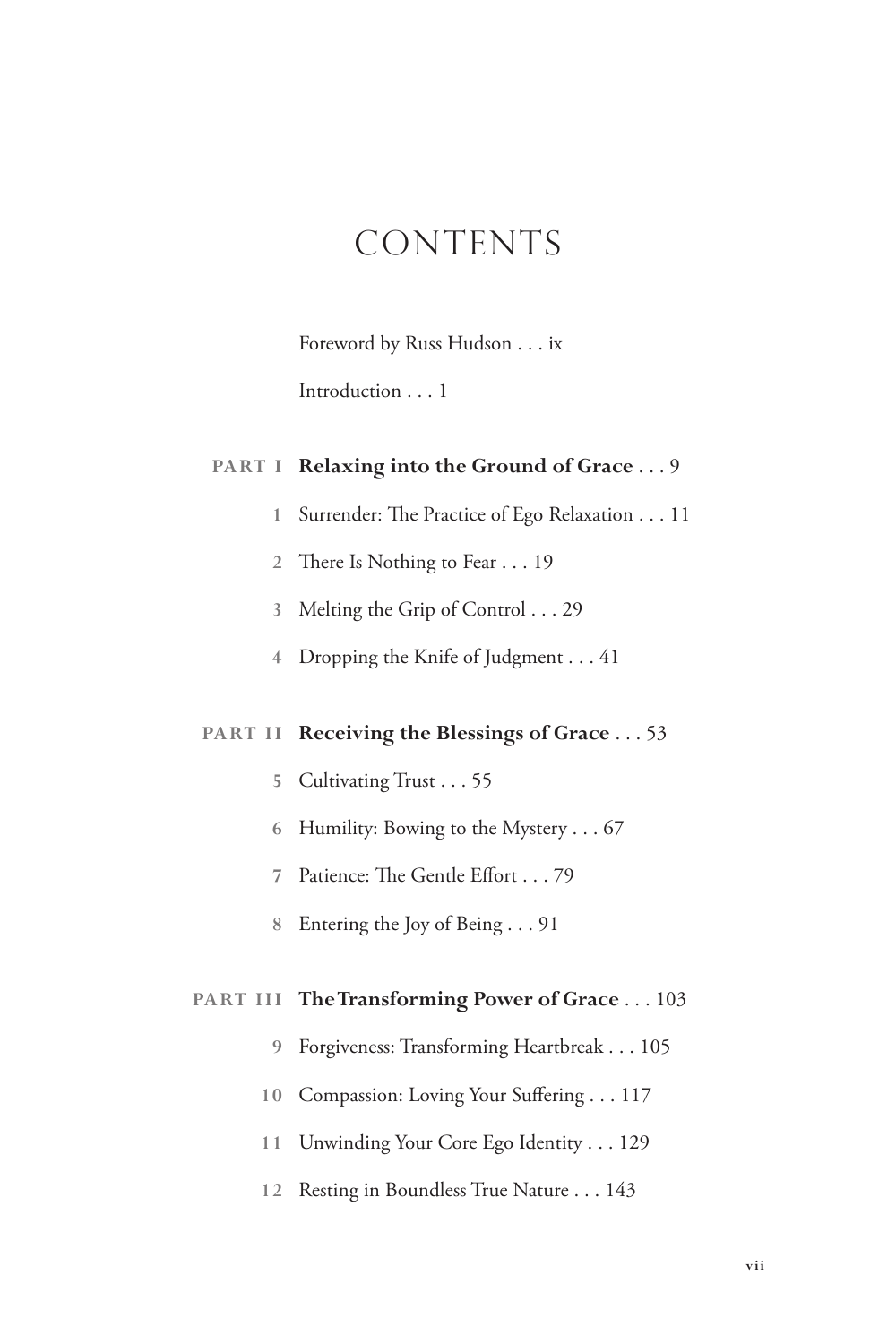#### **PART IV Living the Embodiment of Grace** . . . 157

- **13** Cultivating Equanimity in Uncertain Times . . . 159
- **14** Inspired Action . . . 171
- **15** Befriending Your Animal Humanity . . . 185
- **16** Being the Presence of Love . . . 197

**EPILOGUE** Yes . . . and Thank You . . . 207

Acknowledgments . . . 209

Notes . . . 211

About the Author . . . 215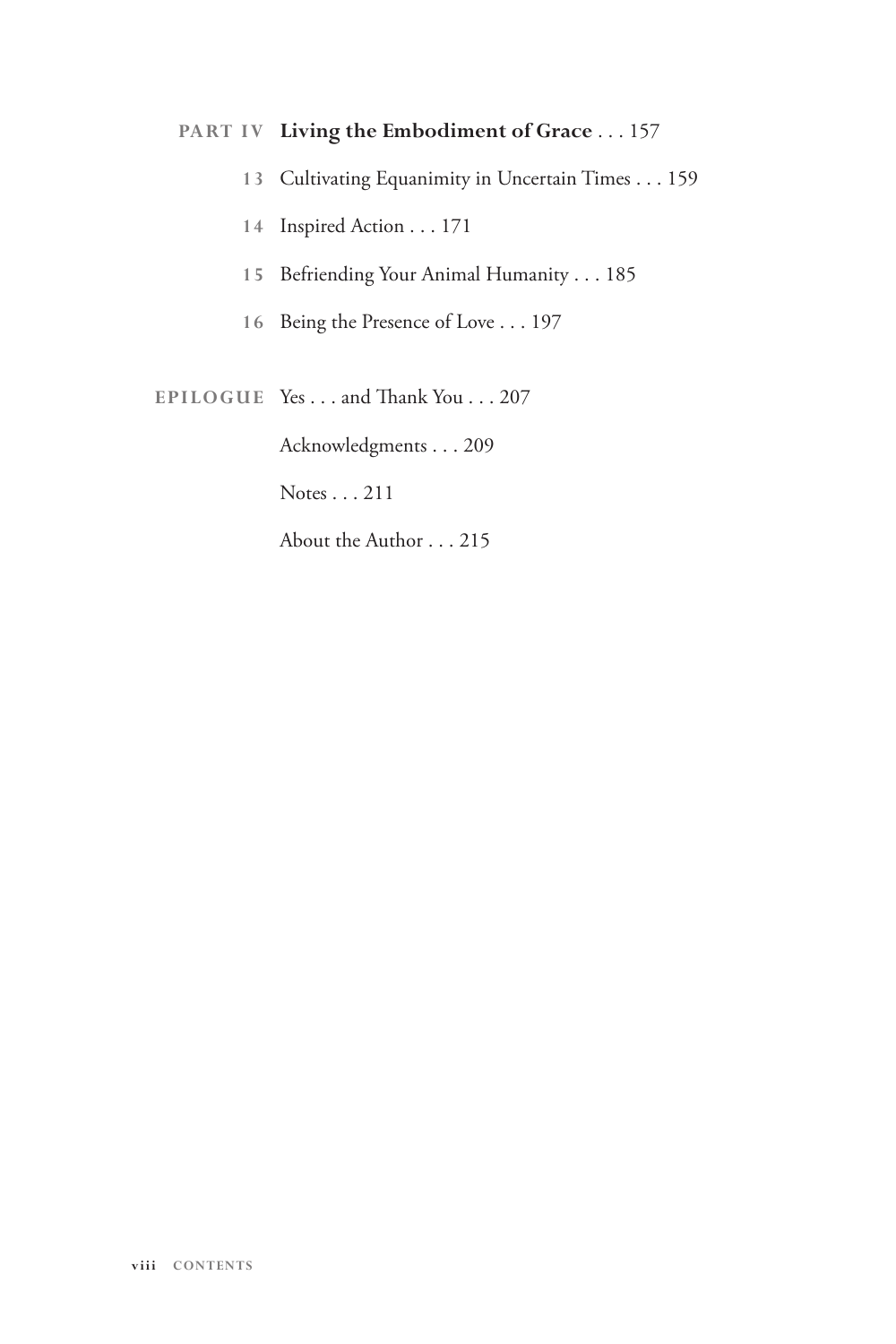# INTRODUCTION

Grace is always present. You imagine it is something somewhere high in the sky, far away, and has to descend. It is really inside you, in your Heart, and the moment you merge the mind into its Source, Grace rushes forth, sprouting as from a spring from within you.

**RAMANA MAHARSHI,** *The Essential Teachings of Ramana Maharshi* **(by Matthew Greenblatt)**

erhaps you hunger to finally end the struggle of living from the consciousness of fear and separation. Perhaps you yearn for a saner, wiser, more spiritually elegant way to move through our world that is so painfully lecki consciousness of fear and separation. Perhaps you yearn for a saner, wiser, more spiritually elegant way to move through our world that is so painfully lacking in Grace. You might have tasted luminous moments of freedom. Yet often the distance between what you have glimpsed and how you actually live can seem like an unbridgeable chasm. Perhaps you are weary of the dizzying pace of a culture that drives us ever further from our true nature. If you are disillusioned by the spiritual struggle to triumph over your ego, I have good news for you. There is another way: a way of Grace. This book is a hand of spiritual friendship to help you close the gap and come to abide in the living presence that you are and always were. At home within, you can find a radiant new way of being, extending love, clarity, and peace deeper into our troubled world.

It is usually when you are not trying so hard that Grace emerges. Just before my thirty-sixth birthday, I traveled to Arunachala, a sacred mountain in South India that was home to the revered sage Sri Ramana Maharshi. One impossibly hot and airless day, I sat down on a threadbare cushion in a dark musty cave and settled into meditation. For once, I was not trying to get anywhere. A thunderous silence emerged, reverberating with this transmission: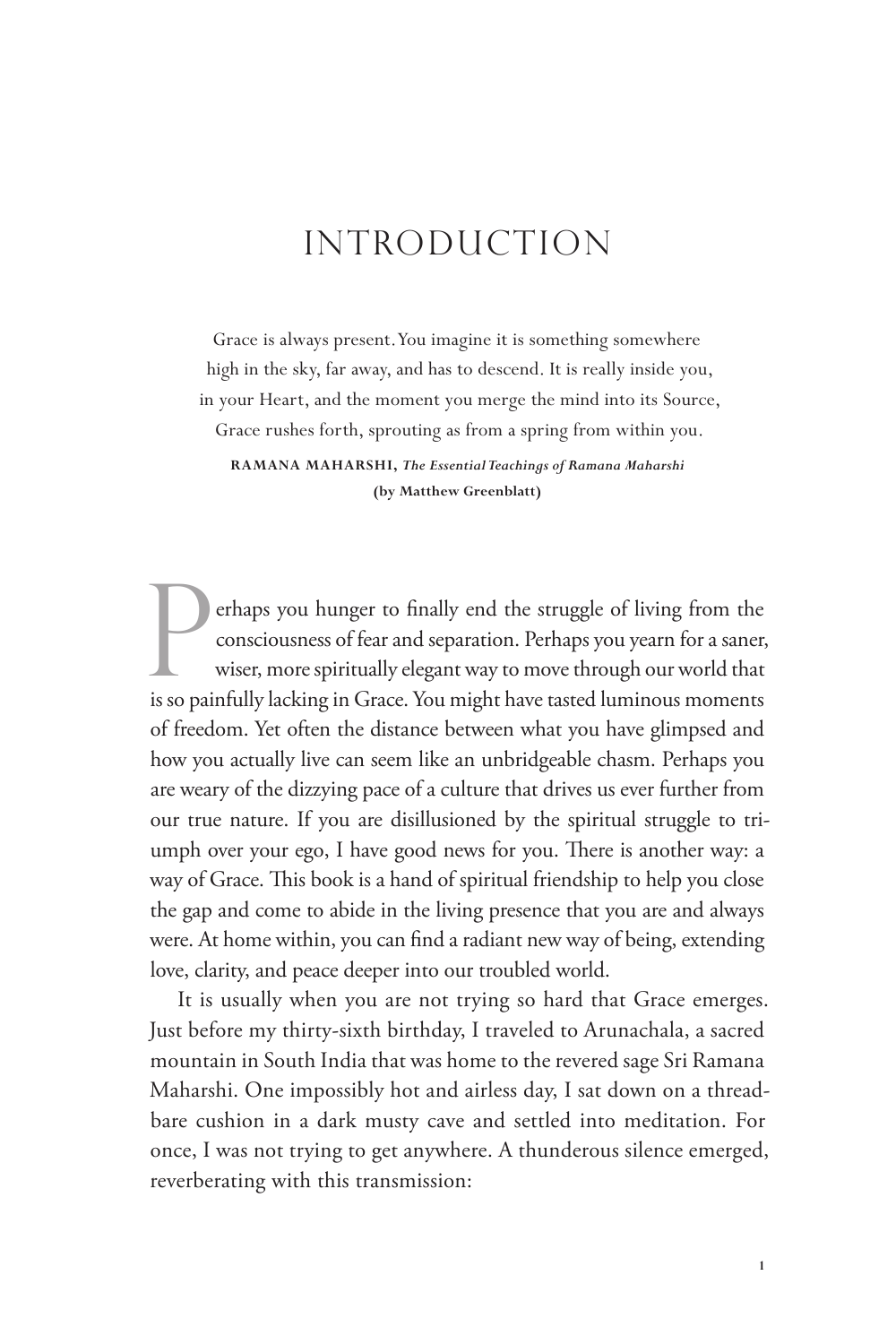Be nothing. Do nothing. Get nothing. Become nothing. Seek for nothing. Relinquish nothing. Be as you are. Rest in God.

It was complete stillness—alive with an unshakable presence. Prior to this, I was intimate with the Divine as a scintillating ocean of light, boundless love. But this was an entirely new dimension of Grace. Like merging into the velvety blackness of the infinite night sky, it was beyond any concept or definition I had ever known. Any sense of "I," other, world, and even God disappeared. All commentary dropped, all thought stopped, all effort disappeared. No-thing-ness—not a deficient story but liberated pure beingness—was shining, and I was that.

I remained in this state for approximately three weeks. Everything was the same and yet totally different. It was profoundly easeful and direct. There was no need to fix anything. No need to get anything. No need for anything to happen or not happen. Nothing I had to do. Even a growing pile of rubbish on the street was fine. The impetus to control and manipulate the universe to fit some ideal had disappeared. I had landed in the sweet state that I now call "ego relaxation." I felt utterly natural, settled in the primordial condition, and part of the mystery that animates this world. It took me years to fully understand the significance of this transmission, let alone fully digest it. Over time, it birthed a map for a holistic approach to nondual realization and a potent body of teachings and practices that I am so happy to share with you in this book.

### Transmission of Grace

Grace has a way of stopping you in your tracks. It often comes with a transmission, an energetic communication from a higher state than our linear mind can understand. Grace always requires some kind of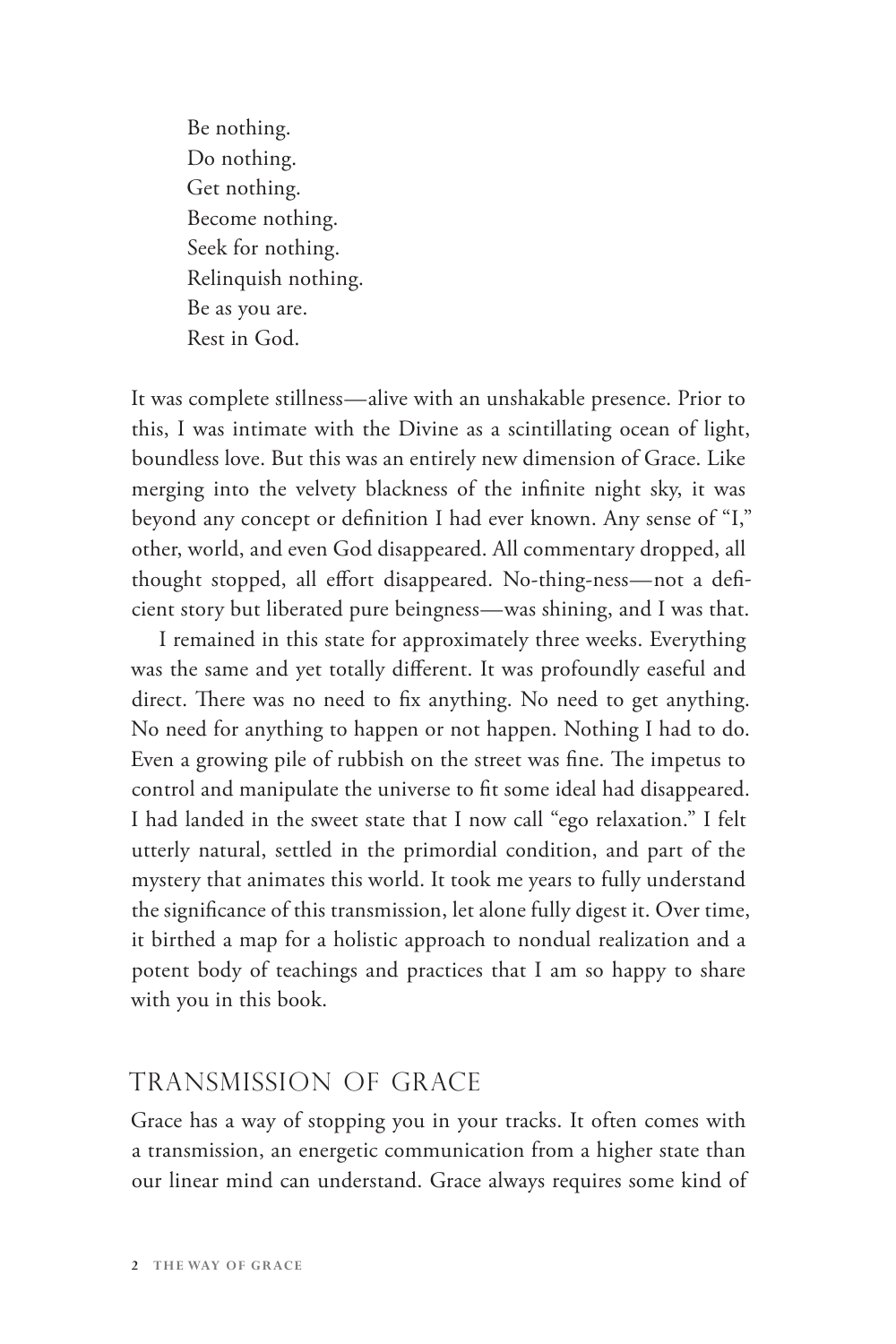surrender, what Indian traditions call "dropping the mind into the heart." This can feel unnerving, or even downright insulting to our familiar way of navigating through life. When I shared this transmission in London for the first time, a red-haired woman with a thick, cockney accent protested, saying: "Be nothing, do nothing, get nothing, become nothing: What good can that do me? I do not want to live a dull, colorless, boring life."

Our ego presumes that surrender will be the end of the color, the juice, and the fun. Paradoxically, the opposite is true. The more I learned to rest in the open, empty spaces, the more Grace came alive inside—literally, as Ramana says, "sprouting as a spring from within." It can for you too.

#### WHAT IS GRACE?

Grace is way more than a beautiful state that fills your heart with gratitude. Rumi described it when he said, "Something opens our wings. Something makes boredom and hurt disappear. Someone fills the cup in front of us."1 Grace is the living presence that brings online the qualities of your true nature, such as love, peace, joy, strength, clarity, inherent intelligence, and so much more. These divine qualities are sewn into the very fabric of your being, so they are always present. However, they are covered by many adaptive layers that must be addressed if you are to gain access. Grace brings forth precisely what you need to heal, evolve, and thrive so that your noble qualities can flow deeper into our world. Grace also brings blessings from celestial realms, whether or not you have "faith" in anything particular.

Grace has four primary dimensions, or ways that it comes alive. These dimensions form the structure of this book. Briefly, Grace is simultaneously the unchanging *ground* of your being; the *blessings* that refine, uplift, and nourish you; the *transforming power* that lifts your veils; and ultimately, a more easeful, spiritually elegant *way of being in this world* from a consciousness way beyond it. But every dimension of Grace needs space. It needs you to empty out your fixed positions and presumptions, sometimes even your cherished spiritual ones. Would you be willing to hold on to nothing?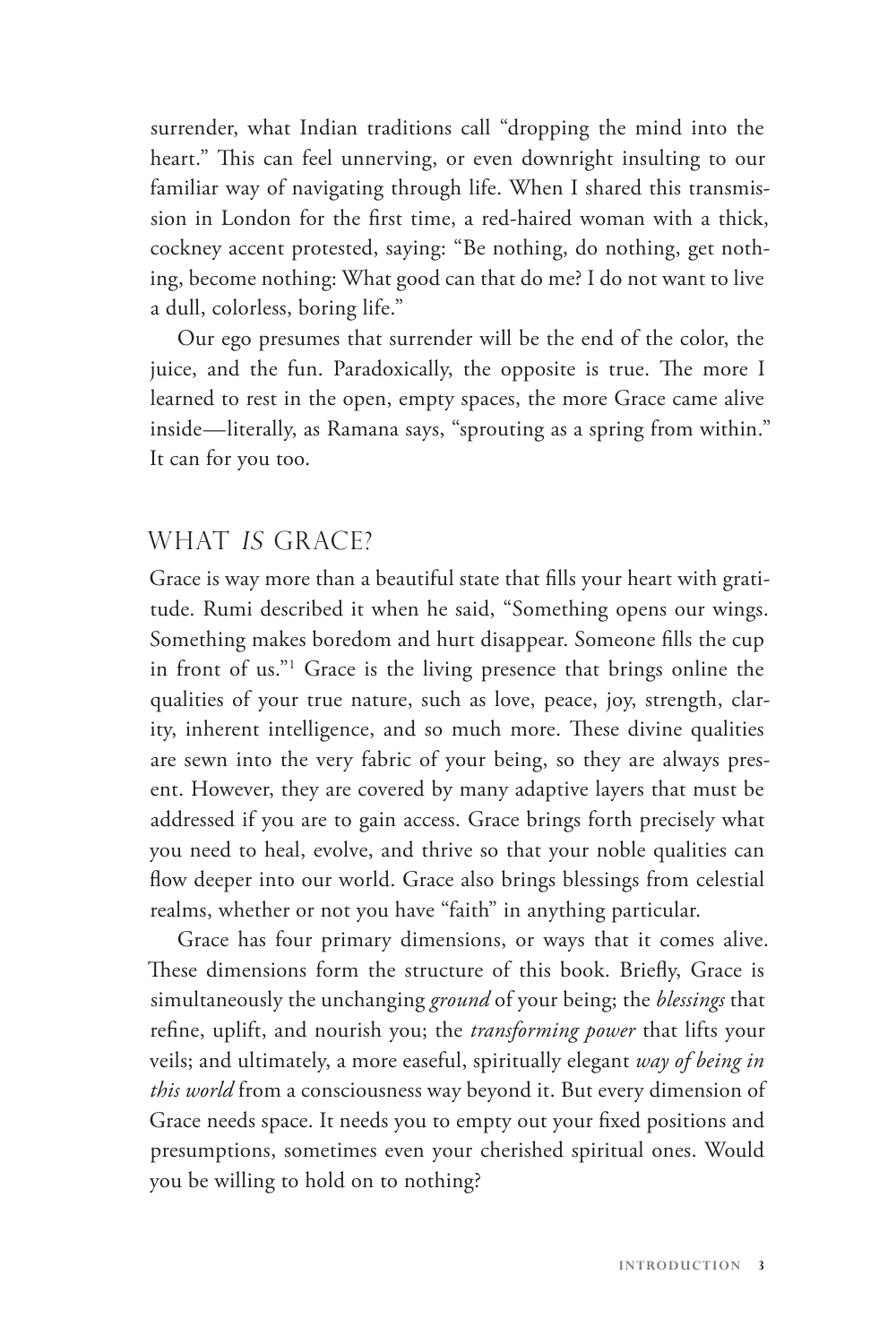# Whatever You Leave Empty, Grace Can Fill

The transmission that emerged in Ramana's cave was the beginning of a quantum shift in identity. The two years that followed were a powerful period of undoing all that prevented its embodiment. It was the deep spiritual winter of my life, where I was pruned back to the root. Like learning to appreciate the starker landscape of winter, the more I emptied out, the more it revealed its own kind of beauty. Many structures of my familiar identity started falling away. This included a marriage of thirteen years, my role as the spiritual director of a groundbreaking interfaith seminary in London, the city I called home, and all but a few friends. Even practices that had been my well of spiritual nourishment for years no longer fed me. It felt as though a giant hand was sweeping over the chessboard of my life, knocking all the pieces to the floor. I was standing on the edge of the void, being invited to voluntarily drop in completely, with no idea of what might be on the other side.

Sometimes we are brought to a pivotal crossroads in life. You might even be at one right now. Navigating change gracefully all hinges on your capacity to say *yes* to what's happening, rather than *no*. Thankfully, twenty years of prior spiritual practice had developed my inner musculature enough to say yes. This period of fierce Grace was not easy, but ultimately it was very helpful. Miraculously, the strength and guidance as to what to say and do emerged, even though I had to adapt to a level of vulnerability that felt like having no outer skin. The more I surrendered in and through what was, the more I came alive like never before. I felt so vividly in touch with the primordial pulse that birthed us all into being. Best of all was a new fearlessness.

# Realization Happens in an Instant; Integration Takes Time

Too often, spiritual awakening is presented as some gigantic spiritual orgasm, after which you are "done" with the muck and mess of being human. I will not do you such a disservice. Awakening can happen in a split second, but integrating its wisdom is a lengthier, nuanced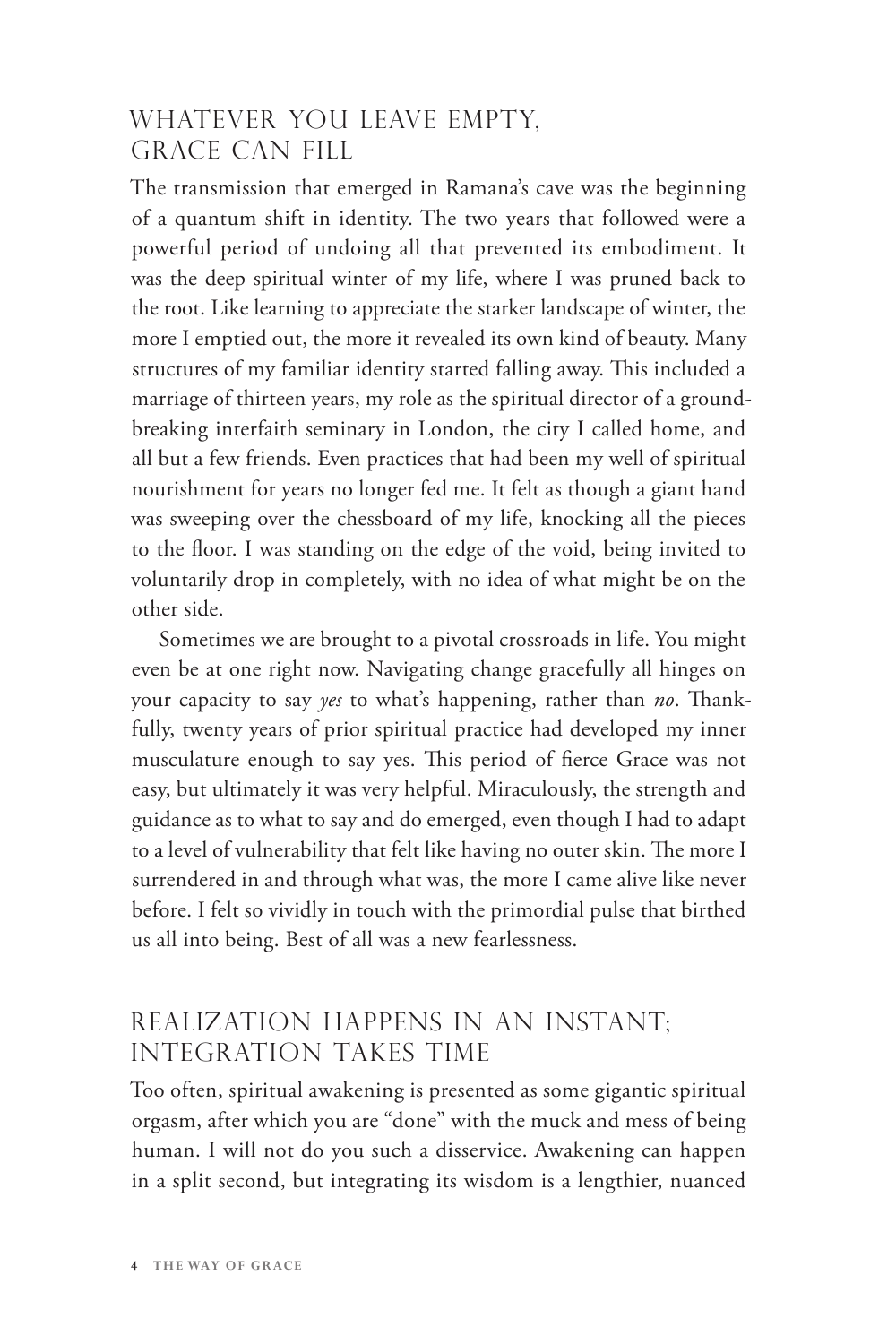process. It requires ongoing practice even though you are not aiming to fix yourself. Spiritual openings inevitably dislodge hidden corners of our psyche we did not know existed; therefore, authentic embodiment demands psychological unpacking and usually the support of an elder on the path. You might hear some teachers say that including the psychological keeps you in your "story," but I have seen more seekers getting stuck in their story by refusing to face what needs to be faced.

# A Holistic, Feminine Approach to Awakening

Just as nature does not reject anything but integrates and includes all that has come before in her evolution, so we must learn to include all that arises as we walk the way of Grace. The practice of ego relaxation, which we will be working with throughout this book, not only makes you receptive to all dimensions of Grace, but also powerfully heals the parts of the ego that cannot let go without sufficient love. This is especially the case for westerners, whose ego has formed amidst greater cultural complexity compared to thousands of years ago, when ancient traditions were unfolding.

There were times, especially in that first year after receiving the transmission, when I was just like any other woman going through the difficulties of divorce, losing everything familiar, and at times feeling like a raw traumatized animal shivering on the floor. All of the models of spiritual realization I had worked with previously, which had been delivered through the masculine lens only, might have viewed my process as a failure to remain in the no-self state. However, the transmission of ego relaxation revealed a much more integrated, feminine approach to walking the path—to surrender *in and through* all that we encounter, including our animal humanity and all of our emotions. When I say "feminine" I do not mean that this is just for those with a vagina. The way of Grace is for humanity. Its objective is to love everyone back into the full embodiment of who we really are. This is a lot more effective than beating yourself into spiritual shape, which is not the compassionate response our world needs.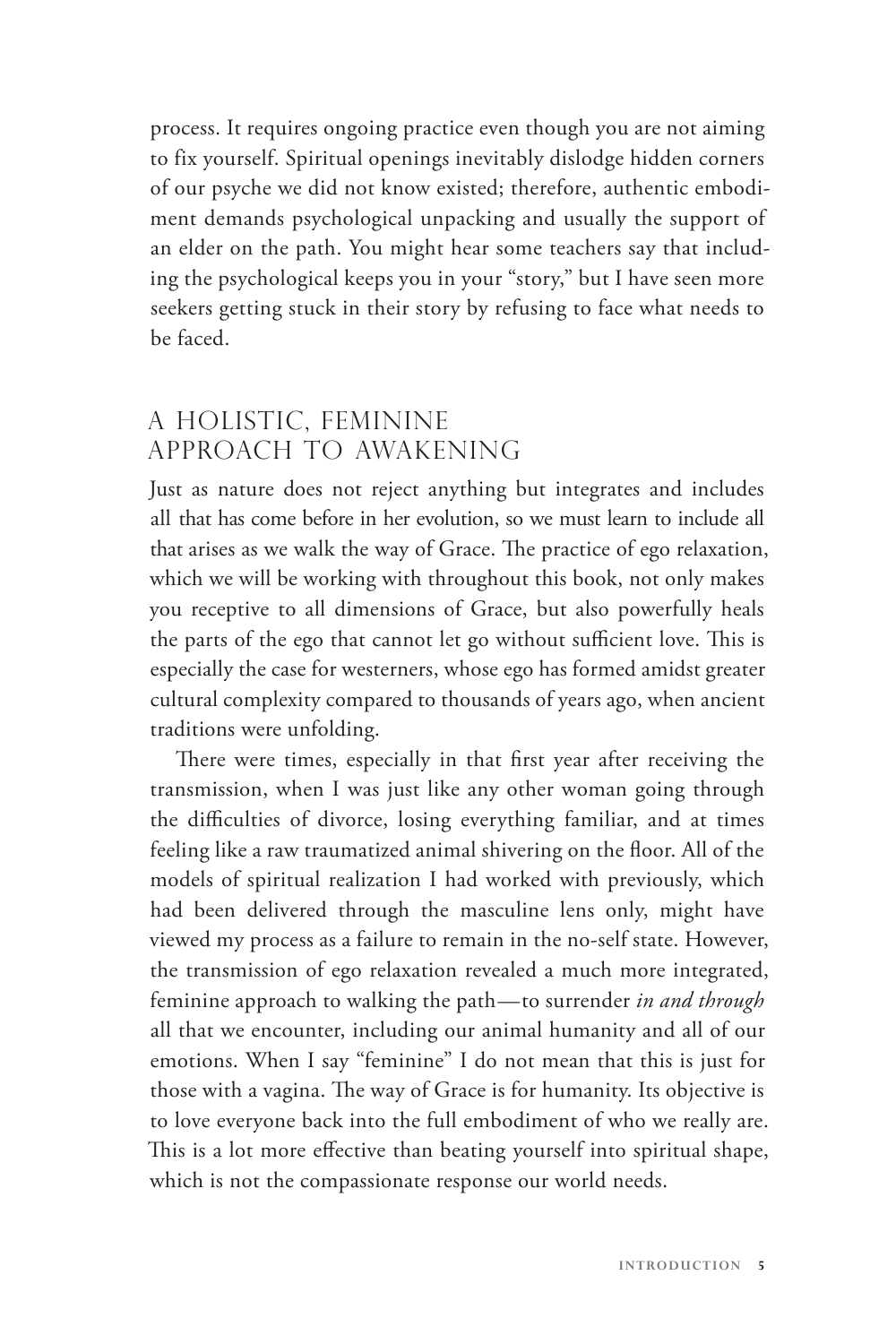## A Cosmic Dance of Emptiness and Fullness

As an interfaith minister, I had always revered the great wisdom traditions as distinct streams but ultimately not separate from the one ocean of Truth. I have loved studying their scriptures and engaging many of their practices. I even spent a decade ushering mature seekers through a powerful curriculum based on the spiritual technologies each tradition offers to liberate our true nature.

If you have explored some of the Eastern traditions of Buddhism, Vedanta, and Taoism, you will have noticed that true nature is emphasized as emptiness, spaciousness, and witnessing awareness. Thus their practices focus on dissolving the self, emptying into the void of pure mystery, and abiding in spaciousness. If you have studied the Western traditions, perhaps mystical Christianity, Kabbalah, or Sufism, you will have noticed quite a different emphasis on the relationship between God and the human soul and that their practices focus on cultivating the virtues that refine and elevate our consciousness. I am not sure we can ever separate a tradition from the culture from which it arose. Eastern cultures in general are way more collectivist, and Western cultures cherish the individual.

I come out of a Christian culture and have always been devotional by nature, with a Sufi heart and a Hindu soul . . . for reasons I cannot explain other than reincarnation. Embracing "no-thing and no-one" led to the integration of all that I had studied for so many years. No-thingness (emptiness) and living presence (full of every divine attribute) began to feel like a cosmic union at my core and the core of all things. This divine lovemaking is constantly taking place in the paradoxes we regard as heaven and earth, body and spirit, form and formlessness. This synthesis came alive within through an inner teacher that had no face or name. That same inner teacher lives inside you too.

## Already Within the Living Water

Even if you have years of sincere spiritual study and practice under your belt, it is easy to get caught up in what I call the "thirsty fish syndrome," seeking the living water that can truly quench your thirst, while not recognizing that you are already in and part of it. You might have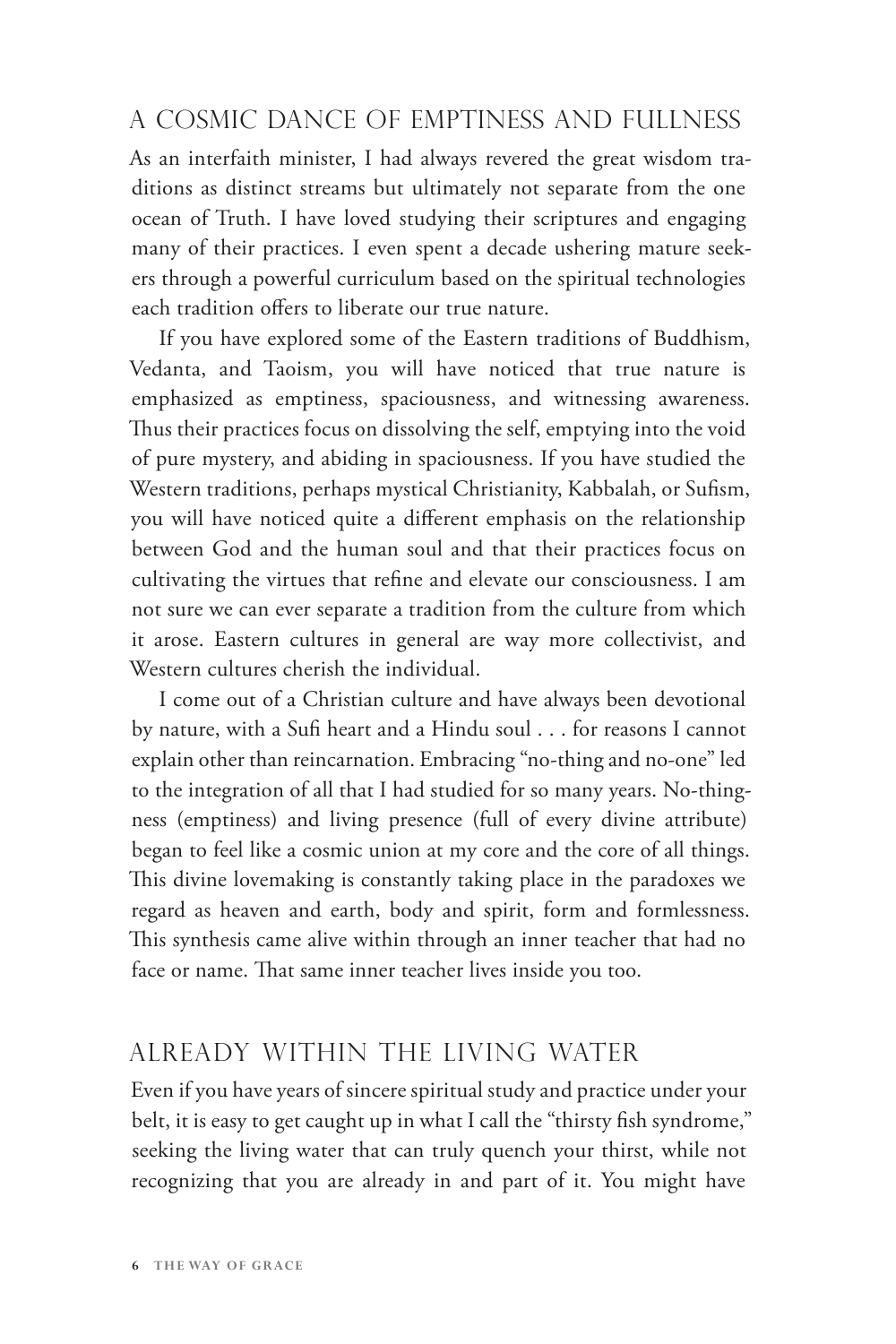heard of the term *nonduality*, which literally means "not two." Nondual awakening is important because it dissolves separation, ending the search for love, peace, and freedom. It restores awareness that you are and have always been in and part of everything you always wanted. Nondual awakening means not only tasting Grace but also recognizing that you *are* Grace. Yet you can't talk yourself into this. You cannot intellectualize or theorize. You must enter more deeply into your own direct experience and surrender. Then the mystery that has been living through you all this time has space to come freshly alive.

Wherever you find yourself right now on the path, the transmission that reverberates through this whole book says: Be as you are. Rest in God. Right here, right now—with this. There is nowhere else you need to go. Not even to a cave in India. The Grace that came alive in that cave, and the transforming wisdom that emerged in the years since, has come to you.

May this book make that walk across the shore in your consciousness easier, kinder, and more potent. May it bring infinite richness and meaning to your life and deeper peace to our troubled world. May Grace become our *way*.

#### *About the Practices*

Each of the following chapters contains powerful practices to facilitate you into direct experience. There are reflections, inquiries, and meditation practices. With the inquiry questions, I recommend reflecting or journaling into them, letting your response be detailed and unedited. Better still would be to invite a friend to offer these questions to you for at least ten minutes, with no commentary—only the question, a little space, and a thank you for whatever you share. Then switch roles. It is *crucial* that your partner does not offer solutions to address your "issues." That will pull you out of inquiry into ego fixing!

Holistic self-inquiry is not thinking, but journeying. Let the questions enter into your *body*, noticing the sensations and energy that arise; your *heart*, noticing the feelings; and your *mind*, letting the insights come. The more detailed and dimensional you are as you work with these questions, the more they will open you.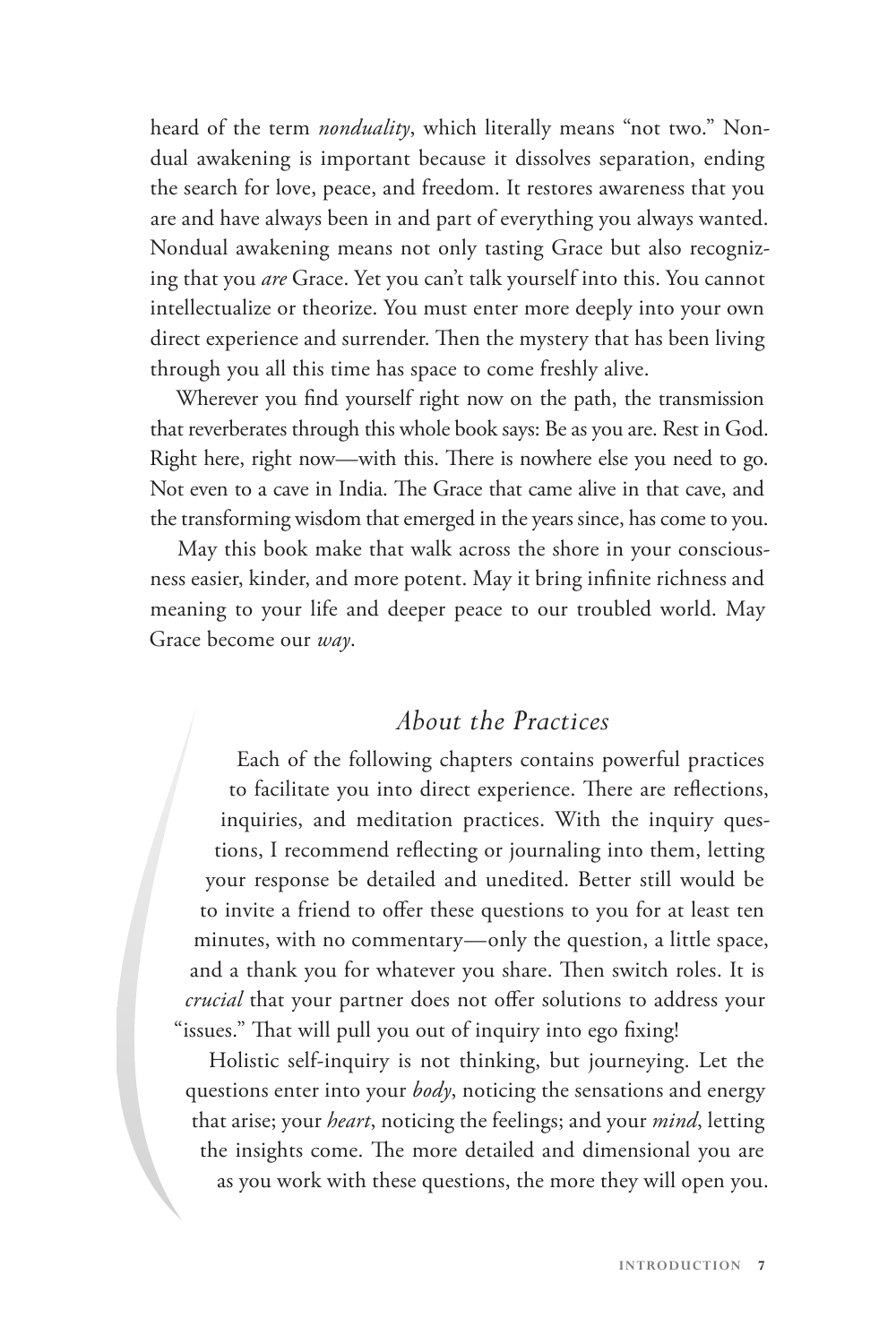# PART I

# RELAXING INTO THE GROUND OF GRACE

When you are not, the whole of existence comes into you. When the drop disappears, it becomes the ocean. **OSHO,** *Tantra: The Supreme Understanding*

here is way more support to help you surrender beyond your struggle into a life of authentic beauty and meaning than you can imagine. Let me introduce you to what I call the ground of Grace. The primary reason most people struggle to gain real traction on the path, even after years of dedication, is that it has not occurred to them that there could be some true ground to relax into.

When you identify with your personality as who you are, it feels as if you have to somehow create the support and strategize to keep safe. You believe that you are the one who has to make it happen. These presumptions feel so normal that you might not even stop to question them. Your body braces, your breath becomes shallow, your heart pulls back, and then your mind gets busy thinking and commentating. It is all a reaction from a felt sense of disconnection from Grace as your natural foundation. Until you recognize what you are always in and supported by, the mind just cannot quiet down, let alone surrender.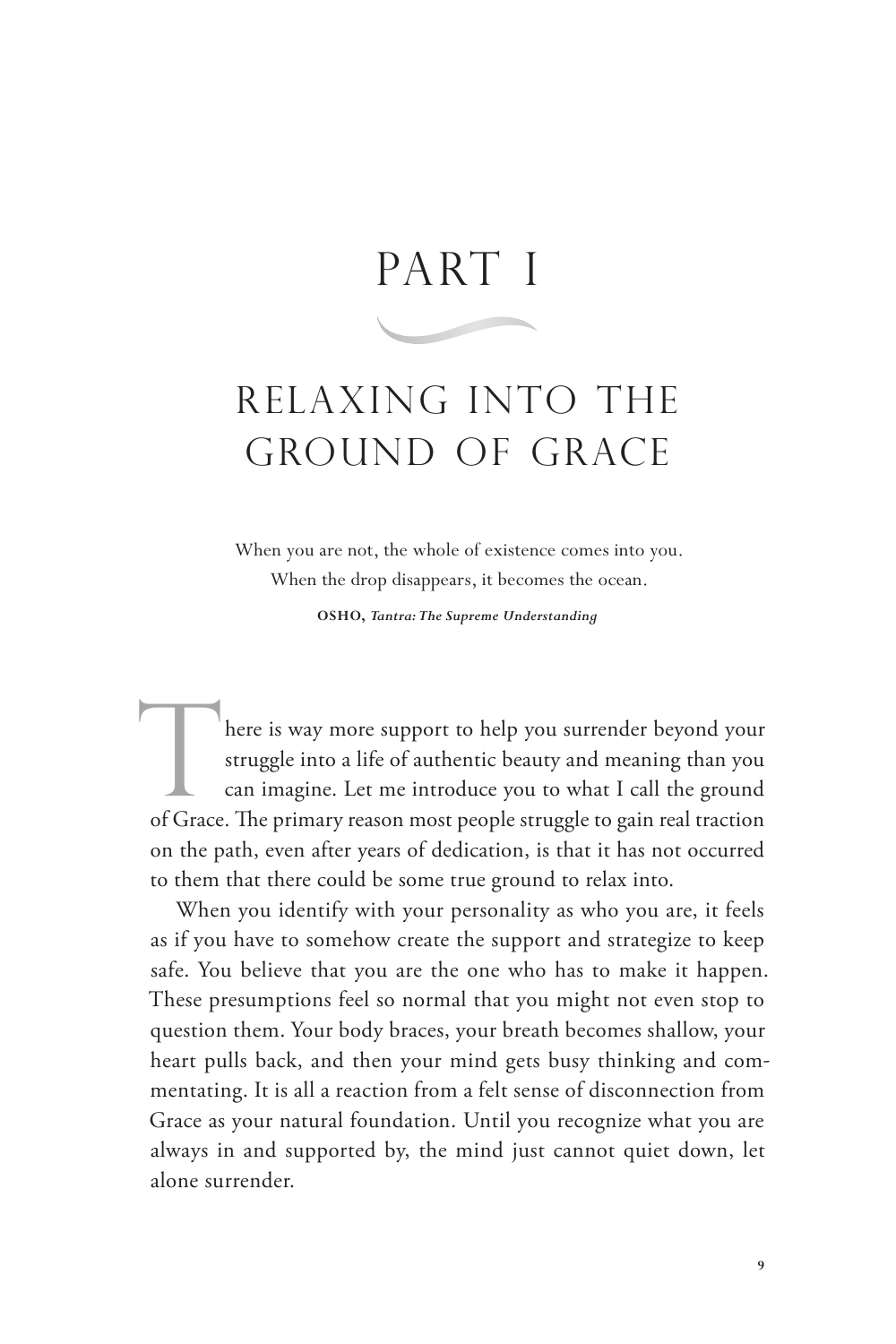Yet consider this: Each day the sun rises and sets, and seeds turn into all kinds of plants that produce shelter, beauty, food, and oxygen to sustain your life. Something causes your heart to beat and is causing you to draw breath right now. Notice how this all happens without the need for any effort on your part.

Consider how you emerged into this world, how anyone came to be here, and what makes you interested in reading this book. Something primordial and beneficent is pulsing through us all. You cannot see it with your physical eyes, yet the evidence is everywhere, animating all things. This is the underlying ground of Grace. It is the cause of your being and all being. This is what you can let all of your concerns and fears relax down into. Your ego defenses and all of your complicated history can melt into a mountainous presence that gives you true support to be as you truly are.

Turning more substantially within, you will inevitably meet the dense forces of ego fear, control, and judgment that everyone meets on the way home. It does not serve to deny or bypass them, for even after significant openings, these defenses can easily reemerge. The next four chapters provide a map to gracefully allow true surrender, opening beyond fear, control, and judgment. First, let me introduce you to the practice of ego relaxation, which makes this all possible.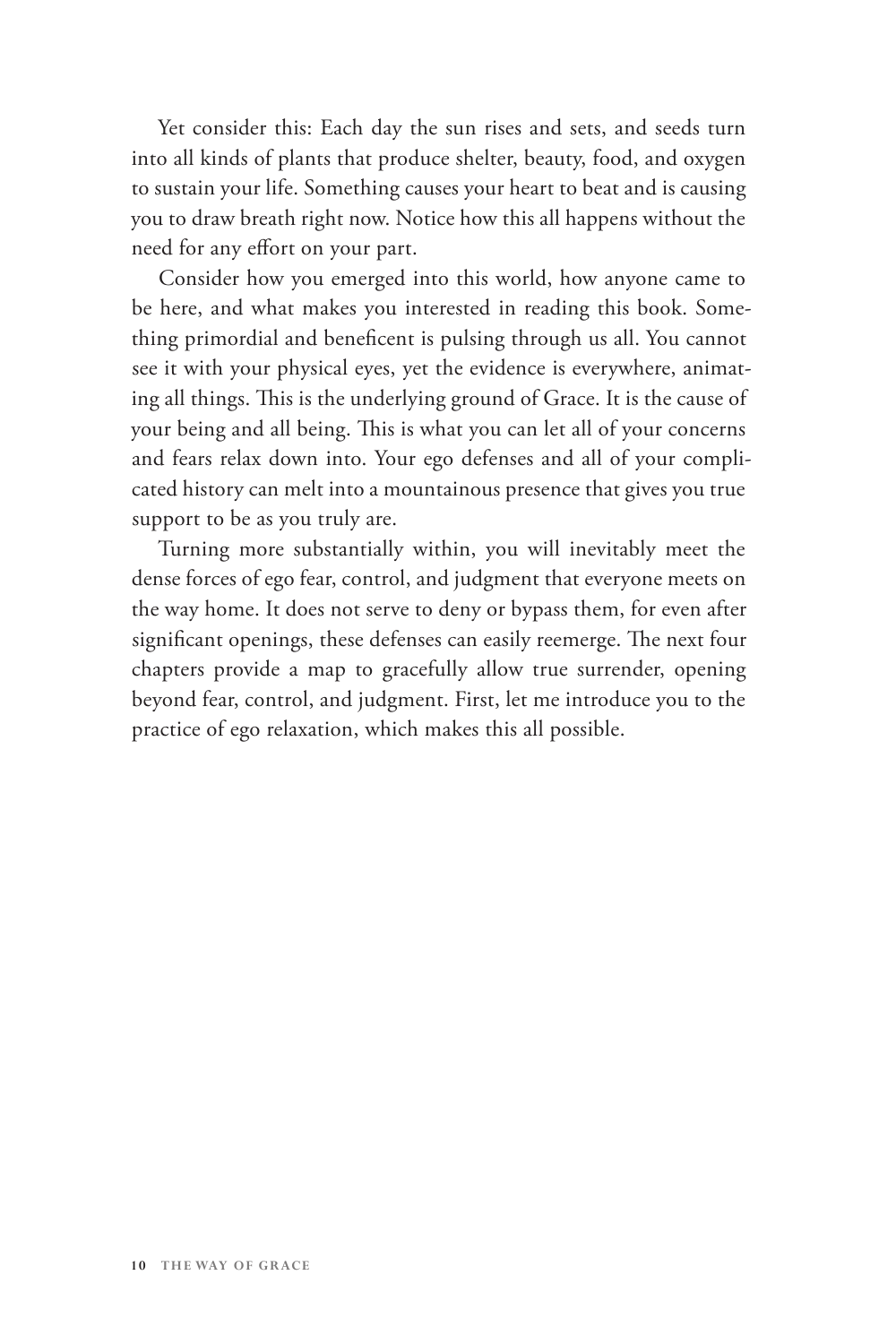# **1** SURRENDER *The Practice of Ego Relaxation*

Just sit there right now. Don't do a thing. Just rest.

For your separation from God Is the hardest work in this world.

Let me bring you trays of food And something That you like to drink.

You can use my soft words As a cushion For your Head.

**HAFIZ,** *The Subject Tonight Is Love* **(translated by Daniel Ladinsky)**

urrender is the heart of all spiritual paths. It is what brings all four dimensions of Grace alive. Yet our culture equates surrender with defeat, losing, giving up to another ego will: "Okay, I surrender! You win!" Perhaps you are willing to surrender, sincerely desiring transformation from entrenched ego patterns and reactions. Yet surrender is often misunderstood as trying to amputate the frustrating habits of your personality that you think should not be there.